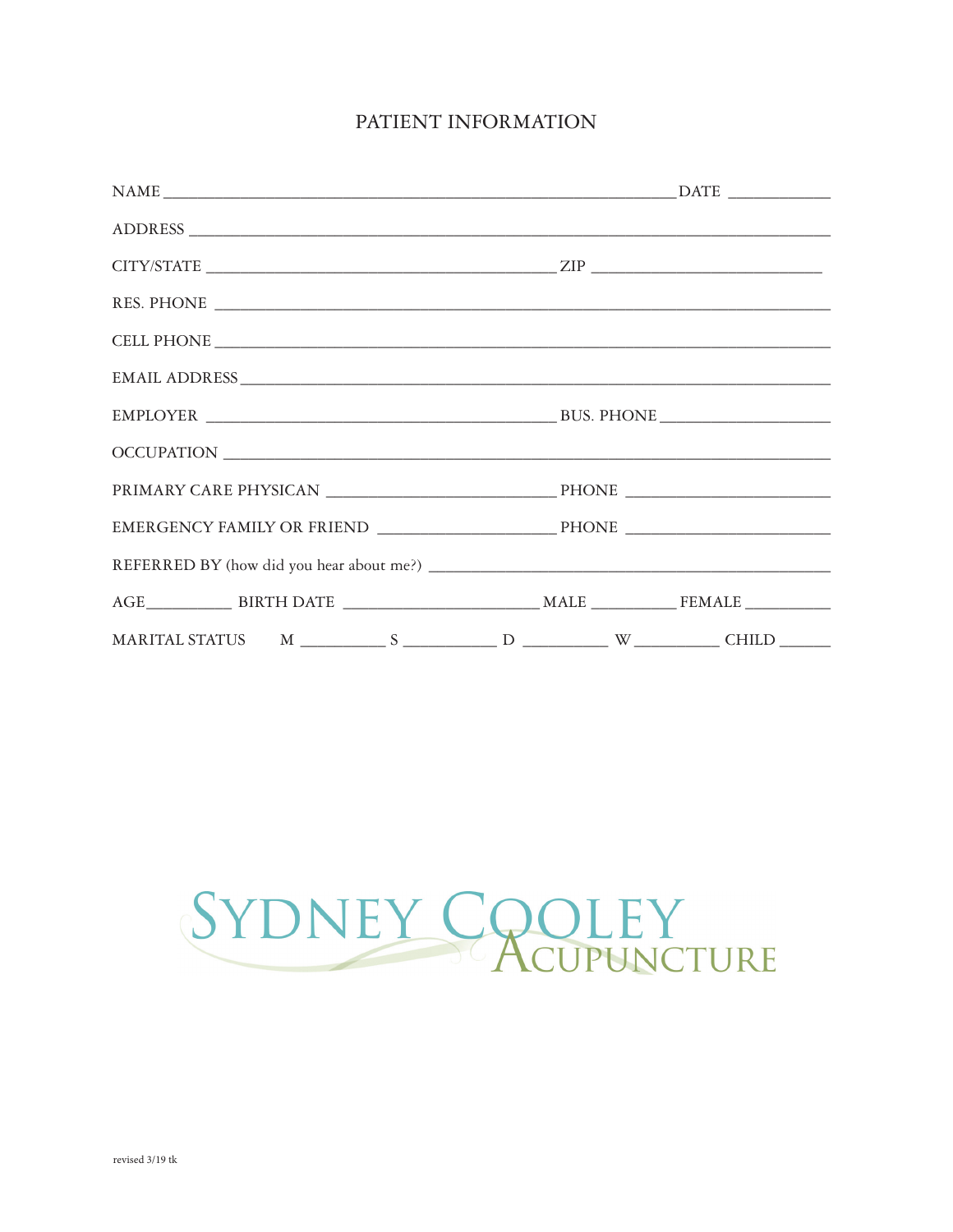# HISTORY QUESTIONNAIRE

NOTE: Many factors must be considered in designing a complete health-building program. Treating the whole person requires attention to all symptoms and conditions. Often minor symptoms are major clues to delicate biochemical, energetic or somatic imbalances. Please complete the questionnaire as carefully as you can. This is a confidential record of your medical history and will be kept in this office. Information contained here will not be released to any person except when you have authorized us to do so.

| <u> 1989 - Johann Harry Harry Harry Harry Harry Harry Harry Harry Harry Harry Harry Harry Harry Harry Harry Harry</u>                                                                                                                                                                                                                                                                                                                                                                                                                                                                                                                                                   |
|-------------------------------------------------------------------------------------------------------------------------------------------------------------------------------------------------------------------------------------------------------------------------------------------------------------------------------------------------------------------------------------------------------------------------------------------------------------------------------------------------------------------------------------------------------------------------------------------------------------------------------------------------------------------------|
| <u> 1989 - Johann Stoff, amerikansk politiker (d. 1989)</u>                                                                                                                                                                                                                                                                                                                                                                                                                                                                                                                                                                                                             |
|                                                                                                                                                                                                                                                                                                                                                                                                                                                                                                                                                                                                                                                                         |
|                                                                                                                                                                                                                                                                                                                                                                                                                                                                                                                                                                                                                                                                         |
| Is it getting worse? $\Box$ Yes $\Box$ No Does it interfere with: $\Box$ Work $\Box$ Sleep $\Box$ Daily Routine $\Box$ Other                                                                                                                                                                                                                                                                                                                                                                                                                                                                                                                                            |
|                                                                                                                                                                                                                                                                                                                                                                                                                                                                                                                                                                                                                                                                         |
|                                                                                                                                                                                                                                                                                                                                                                                                                                                                                                                                                                                                                                                                         |
|                                                                                                                                                                                                                                                                                                                                                                                                                                                                                                                                                                                                                                                                         |
|                                                                                                                                                                                                                                                                                                                                                                                                                                                                                                                                                                                                                                                                         |
| Have you ever been advised to have any surgery which was not done?__________________________________                                                                                                                                                                                                                                                                                                                                                                                                                                                                                                                                                                    |
|                                                                                                                                                                                                                                                                                                                                                                                                                                                                                                                                                                                                                                                                         |
|                                                                                                                                                                                                                                                                                                                                                                                                                                                                                                                                                                                                                                                                         |
|                                                                                                                                                                                                                                                                                                                                                                                                                                                                                                                                                                                                                                                                         |
| PERSONAL HISTORY: Have you ever had/do you currently have:<br>$\Box$ Scarlet fever $\Box$ Jaundice $\Box$ Rheumatic fever $\Box$ Gonorrhea/syphilis $\Box$ Pneumonia $\Box$ Anemia $\Box$ Rectal disease<br>$\Box$ Gallbladder disease $~\Box$ Pleurisy $~\Box$ Epilepsy $~\Box$ Bladder disease $~\Box$ Diabetes $~\Box$ Polio/meningitis $~\Box$ Nephritis $~\Box$ Cancer<br>$\Box$ Nervous breakdown $\Box$ Food/drug poisoning $\Box$ TB/angina $\Box$ Hay fever/asthma $\Box$ Boils/infections $\Box$ Heart disease $\Box$ Hepatitis<br>$\Box$ Alcoholism $\Box$ High blood pressure $\Box$ Miscarriage $\Box$ Mental disorder $\Box$ Drug problem $\Box$ A.I.D.S. |
| FAMILY HISTORY: Has your father or mother ever had:<br>$\Box$ Cancer $\Box$ Stroke $\Box$ Scoliosis $\Box$ Kidney disease $\Box$ Glaucoma $\Box$ TB $\Box$ Epilepsy $\Box$ Diabetes $\Box$ Mental disorder $\Box$ Heart trouble<br>$\Box$ Asthma $\;\;\Box$ Ulcers $\;\Box$ Arthritis $\Box$ Alcoholism $\Box$ High blood pressure $\;\Box$ Drug problem $\Box$ Allergies $\Box$ Other                                                                                                                                                                                                                                                                                  |
| Is there any familial disease tendency of which you are aware:                                                                                                                                                                                                                                                                                                                                                                                                                                                                                                                                                                                                          |
| INJURIES: (Auto accidents, falls, etc.)<br>$\Box$ Broken bones $\Box$ Concussion or head injury $\Box$ Dislocations $\Box$ Sprains $\Box$ Loss of consciousness                                                                                                                                                                                                                                                                                                                                                                                                                                                                                                         |
|                                                                                                                                                                                                                                                                                                                                                                                                                                                                                                                                                                                                                                                                         |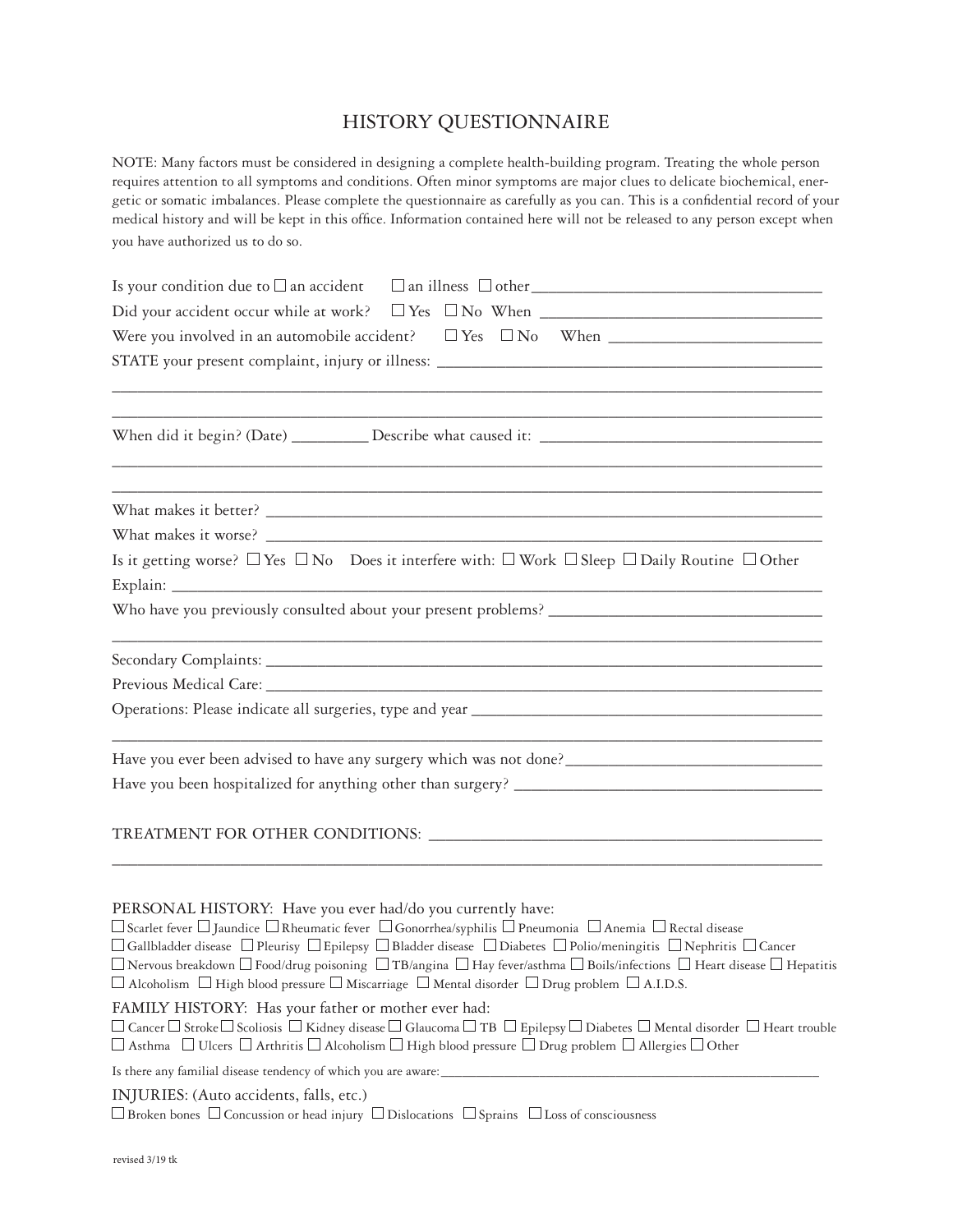## PROFILE

It is very important in Oriental Medicine to know how long a person has experienced his/her symptoms. Indicate with one check any condition that you sometimes experience; use two checks for those which often occur, and three checks for symptoms that are a major concern. On the back of the form, please state duration, frequency, intensity, pain and severity of current symptoms.

#### WATER ELEMENT

 $\Box$  Hearing loss  $\Box$  Dizziness  $\Box$  Lower backache/neck pain  $\Box$  Sinus congestion  $\Box$  Edema  $\Box$  Darkness under the eyes  $\Box$  Emotional instability  $\Box$  Aversion to cold  $\Box$  Hair thinning or loss  $\Box$  Premature aging  $\Box$  Frequent urination  $\Box$  Kidney stones  $\Box$  Perspire very easily  $\Box$  Weakness of legs/knees  $\Box$  Asthmatic cough  $\Box$  Rapid weight change  $\Box$  Loose teeth  $\Box$  Reduced sexual energy  $\Box$  Thyroid problems  $\Box$  Diabetes

#### WOOD ELEMENT

 $\Box$  Headaches  $\Box$  Migraines  $\Box$  Ringing in the ears  $\Box$  Poor eyesight  $\Box$  Eye infections  $\Box$  Dry eyes  $\Box$  Eczema  $\Box$  Shingles  $\Box$  Herpes simplex  $\Box$  Warts  $\Box$  Nervousness  $\Box$  Convulsion, spasms  $\Box$  Irritability  $\Box$  Constipation  $\Box$  Hemorrhoids  $\Box$  Hepatitis  $\Box$  Ulcer  $\Box$  Vomiting  $\Box$  Gallstones  $\Box$  Indecisive  $\Box$  Fullness below ribs  $\Box$  Shoulder/neck tension  $\Box$  Insomnia 11pm – 3am

#### FIRE ELEMENT

 $\Box$  Dry scalp  $\Box$  Skin eruptions, rashes  $\Box$  Cysts, tumors  $\Box$  Ear infections  $\Box$  Sore throat, tonsillitis  $\Box$  Lymphatic swelling  $\Box$  Hot palms and soles  $\Box$  Heart palpitations  $\Box$  Aversion to heat  $\Box$  Bitter taste in mouth  $\Box$  Gum problems  $\Box$  Nose bleed  $\Box$  Facial redness  $\Box$  Itching/burning skin  $\Box$  Hot hands/feet  $\Box$  Thirst  $\Box$  Vivid dreaming  $\Box$  Dark urine  $\Box$  Night sweats

\_\_\_\_\_\_\_\_\_\_\_\_\_\_\_\_\_\_\_\_\_\_\_\_\_\_\_\_\_\_\_\_\_\_\_\_\_\_\_\_\_\_\_\_\_\_\_\_\_\_\_\_\_\_\_\_\_\_\_\_\_\_\_\_\_\_\_\_\_\_\_\_\_\_\_\_\_\_\_\_\_\_\_

\_\_\_\_\_\_\_\_\_\_\_\_\_\_\_\_\_\_\_\_\_\_\_\_\_\_\_\_\_\_\_\_\_\_\_\_\_\_\_\_\_\_\_\_\_\_\_\_\_\_\_\_\_\_\_\_\_\_\_\_\_\_\_\_\_\_\_\_\_\_\_\_\_\_\_\_\_\_\_\_\_\_\_

#### EARTH ELEMENT

 $\Box$  Indigestion  $\Box$  Flatulence  $\Box$  Food allergy  $\Box$  Stomach ache/ulcer  $\Box$  Diarrhea  $\Box$  Anemia  $\Box$  Halitosis  $\Box$  Sores in mouth  $\Box$  Heartburn  $\Box$  Strong appetite  $\Box$  Weak appetite  $\Box$  Nausea  $\Box$  Abdominal bloating  $\Box$  Low body weight

#### METAL ELEMENT

 $\Box$  Bronchitis  $\Box$  Asthma  $\Box$  Shallow breathing  $\Box$  Cough  $\Box$  Sinus congestion  $\Box$  Nasal infections

#### OTHER

 $\Box$  Fatigue  $\Box$  Arthralgia  $\Box$  Sciatica/nerve pain  $\Box$  Cold hands/feet  $\Box$  Tendonitis  $\Box$  Bursitis

PAIN (please describe below) \_\_\_\_\_\_\_\_\_\_\_\_\_\_\_\_\_\_\_\_\_\_\_\_\_\_\_\_\_\_\_\_\_\_\_\_\_\_\_\_\_\_\_\_\_\_\_\_\_\_\_\_\_\_\_\_\_\_\_\_

#### OTHER COMMENTS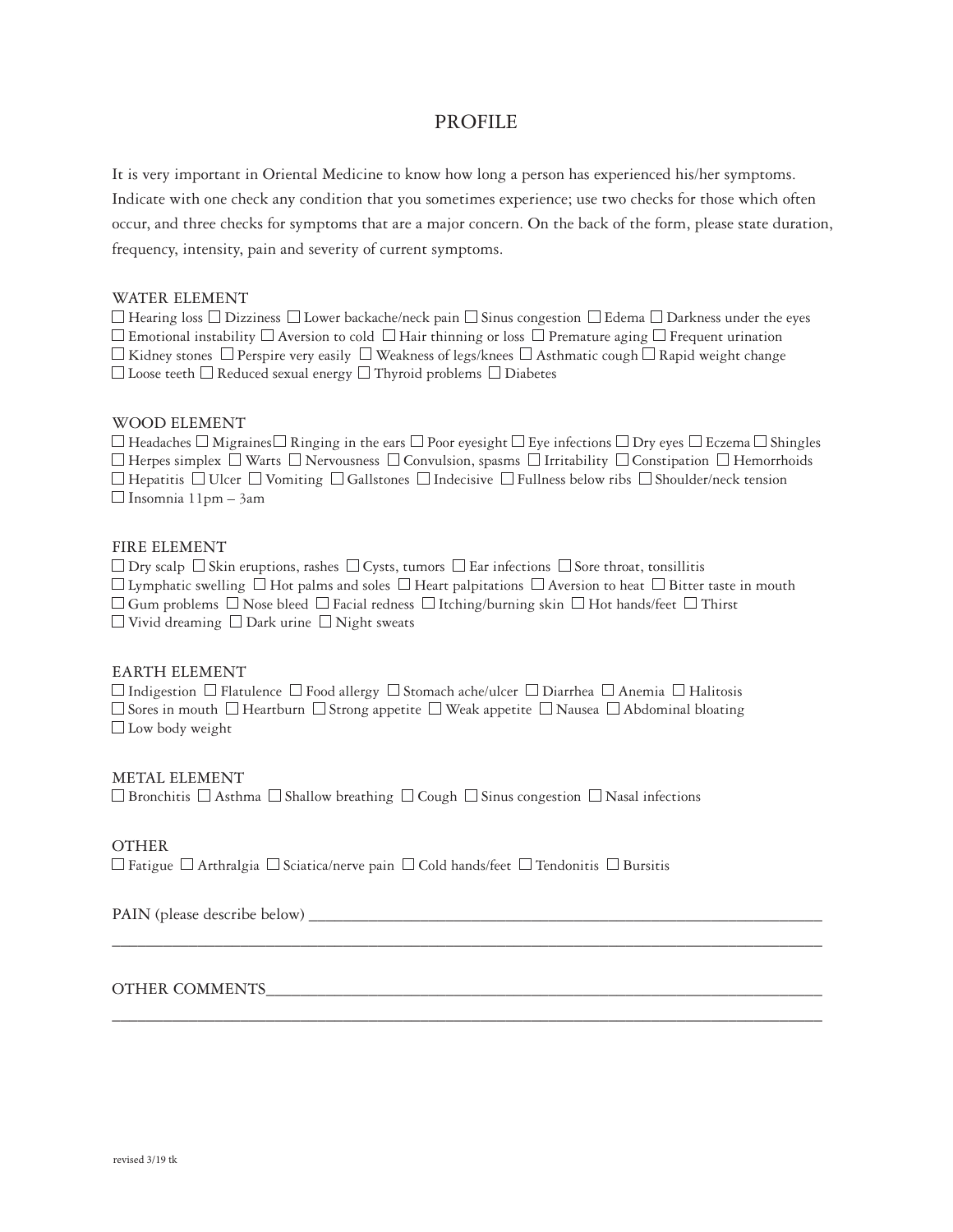# **FEMALES ONLY**

| Are you or might you be pregnant? $\Box$ Yes $\Box$ No $\Box$ Maybe If yes, what month?                     |
|-------------------------------------------------------------------------------------------------------------|
| What method of birth control do you use?                                                                    |
| Are you experiencing reduced sexual energies? $\Box$ Yes $\Box$ No Other difficulties? $\Box$ Yes $\Box$ No |
| Explain:                                                                                                    |

## PLEASE CHECK OR EXPLAIN IF APPLIABLE:

| Menstrual Cycle                                                  |                                       |
|------------------------------------------------------------------|---------------------------------------|
| Age started: ____                                                | Age stopped: _______                  |
| $\Box$ Irregular                                                 |                                       |
| $\Box$ Painful                                                   |                                       |
| □ Excess blood                                                   |                                       |
| $\Box$ Lack of blood                                             |                                       |
| $\Box$ Dark                                                      |                                       |
| $\Box$ Light                                                     |                                       |
| $\Box$<br>Heavy clotting                                         |                                       |
| $\Box$ Water retention                                           |                                       |
| $\Box$ Painful breast                                            |                                       |
| Vaginal Discharge:                                               |                                       |
| $\Box$ Liquid                                                    |                                       |
| $\Box$ Yellow                                                    |                                       |
| $\Box$ Thick                                                     |                                       |
| $\Box$ Bad odor                                                  |                                       |
| $\Box$ White                                                     |                                       |
| $\Box$ Other                                                     |                                       |
| Gynecological History of Operations:                             |                                       |
| $\Box$ Ovaries                                                   |                                       |
| $\Box$ Uterus                                                    |                                       |
| $\Box$ Tubes                                                     |                                       |
| $\Box$ Vagina                                                    |                                       |
| $\Box$ Breast                                                    |                                       |
| $\Box$ Other                                                     |                                       |
| Pregnancy:                                                       |                                       |
| Total Number:                                                    |                                       |
| Number of children:                                              |                                       |
| Number of abortions:                                             |                                       |
| Number of miscarriages:                                          |                                       |
| Complications:                                                   |                                       |
|                                                                  | <b>MALES ONLY</b>                     |
|                                                                  | PLEASE CHECK OR EXPLAIN IF APPLIABLE: |
|                                                                  |                                       |
| $\Box$ Reduced sexual energies:<br>$\Box$ Premature ejaculation: |                                       |
| $\square$ Seminal emission:                                      |                                       |
|                                                                  |                                       |
| $\Box$ Impotence:                                                |                                       |
| $\Box$<br>Discharges:                                            |                                       |

 $\Box$  Other: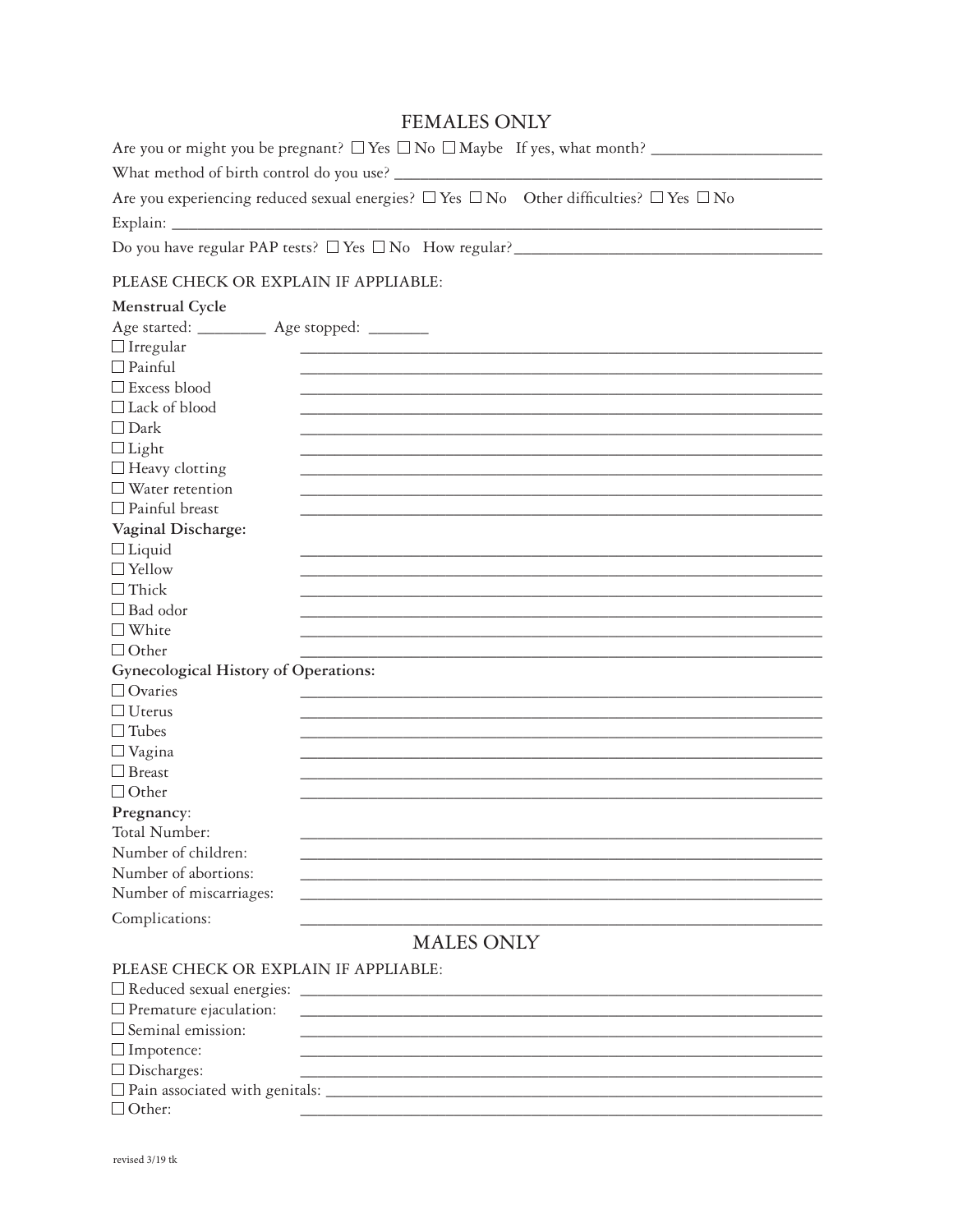| LAST PHYSICAL:    |                   |            |              |                                                                           |                                                                                               |
|-------------------|-------------------|------------|--------------|---------------------------------------------------------------------------|-----------------------------------------------------------------------------------------------|
| HABITS:           |                   |            |              |                                                                           |                                                                                               |
|                   |                   |            |              | Indicate below: Heavy, Moderate, Light, or None. If significant, comment. |                                                                                               |
| Heavy             | Moderate          | Light None |              |                                                                           |                                                                                               |
|                   |                   |            |              |                                                                           |                                                                                               |
| $\vert \ \ \vert$ | $\vert \ \ \vert$ |            | $\Box$       |                                                                           |                                                                                               |
|                   |                   |            | $\perp$      |                                                                           |                                                                                               |
|                   |                   |            |              |                                                                           |                                                                                               |
|                   |                   |            | $\mathsf{L}$ |                                                                           |                                                                                               |
|                   |                   |            | $\perp$      |                                                                           |                                                                                               |
|                   |                   |            | $\mathsf{L}$ |                                                                           |                                                                                               |
|                   |                   |            | $\perp$      |                                                                           |                                                                                               |
|                   |                   |            |              |                                                                           |                                                                                               |
|                   |                   |            |              |                                                                           |                                                                                               |
|                   |                   |            | $\mathsf{L}$ |                                                                           |                                                                                               |
|                   |                   |            |              |                                                                           |                                                                                               |
|                   |                   |            |              |                                                                           |                                                                                               |
|                   |                   |            | $\mathsf{L}$ |                                                                           | Salt:                                                                                         |
|                   |                   |            | $\perp$      |                                                                           |                                                                                               |
| $\mathcal{L}$     | $\perp$           | $\perp$    | $\perp$      |                                                                           |                                                                                               |
|                   |                   |            |              |                                                                           | (Chemical, physical, psychological)                                                           |
|                   |                   |            |              | <b>AVERAGE DAILY DIET</b>                                                 |                                                                                               |
|                   |                   |            |              |                                                                           | ,我们也不能在这里的人,我们也不能在这里的人,我们也不能在这里的人,我们也不能在这里的人,我们也不能在这里的人,我们也不能在这里的人,我们也不能在这里的人,我们也             |
|                   |                   |            |              |                                                                           |                                                                                               |
|                   |                   |            |              |                                                                           |                                                                                               |
|                   |                   |            |              |                                                                           |                                                                                               |
|                   |                   |            |              |                                                                           | Are you now on (or have you undertaken) a restricted diet? Please describe and indicate when. |
|                   |                   |            |              |                                                                           | MEDICINES taken within the last two months (include vitamins, over the counter drugs, herbs)  |
|                   |                   |            |              |                                                                           |                                                                                               |

HABITS, DIET, MEDICINES, ALLERGIES

ALLERGIES: (Drugs, chemicals, foods. Type of reaction.)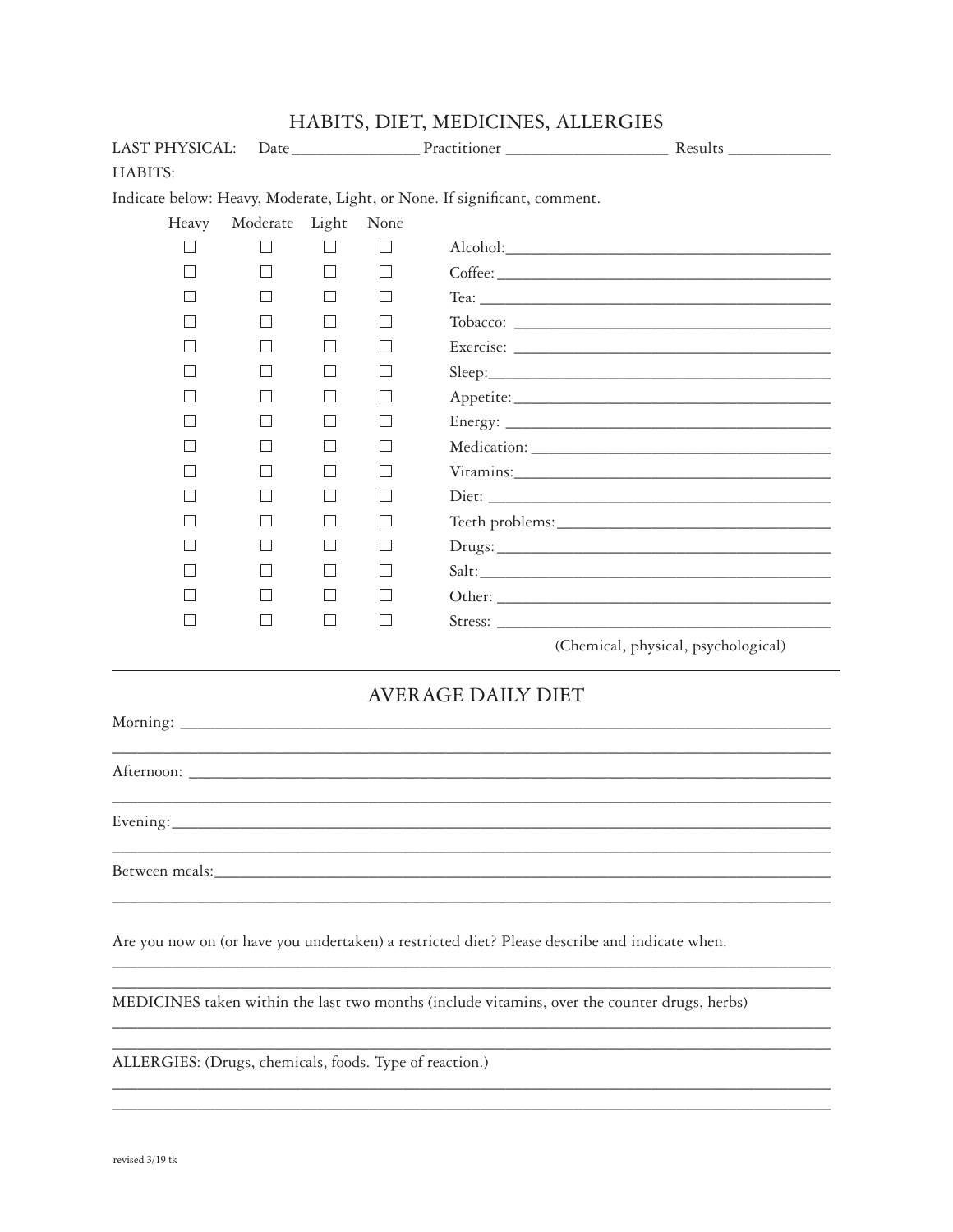# **EMOTIONS AND PREFERENCES**

Choose one or two EMOTIONS that seem predominant in your life (frequently experience, difficult to express, 

Please indicate approximate dates and briefly describe the nature of any traumatic experience you have had (e.g., divorce, change of residence, injury, death in family, bankruptcy, etc.):

| Date | Event |  |
|------|-------|--|
|      |       |  |
|      |       |  |
|      |       |  |
|      |       |  |
|      |       |  |
|      |       |  |
|      |       |  |
|      |       |  |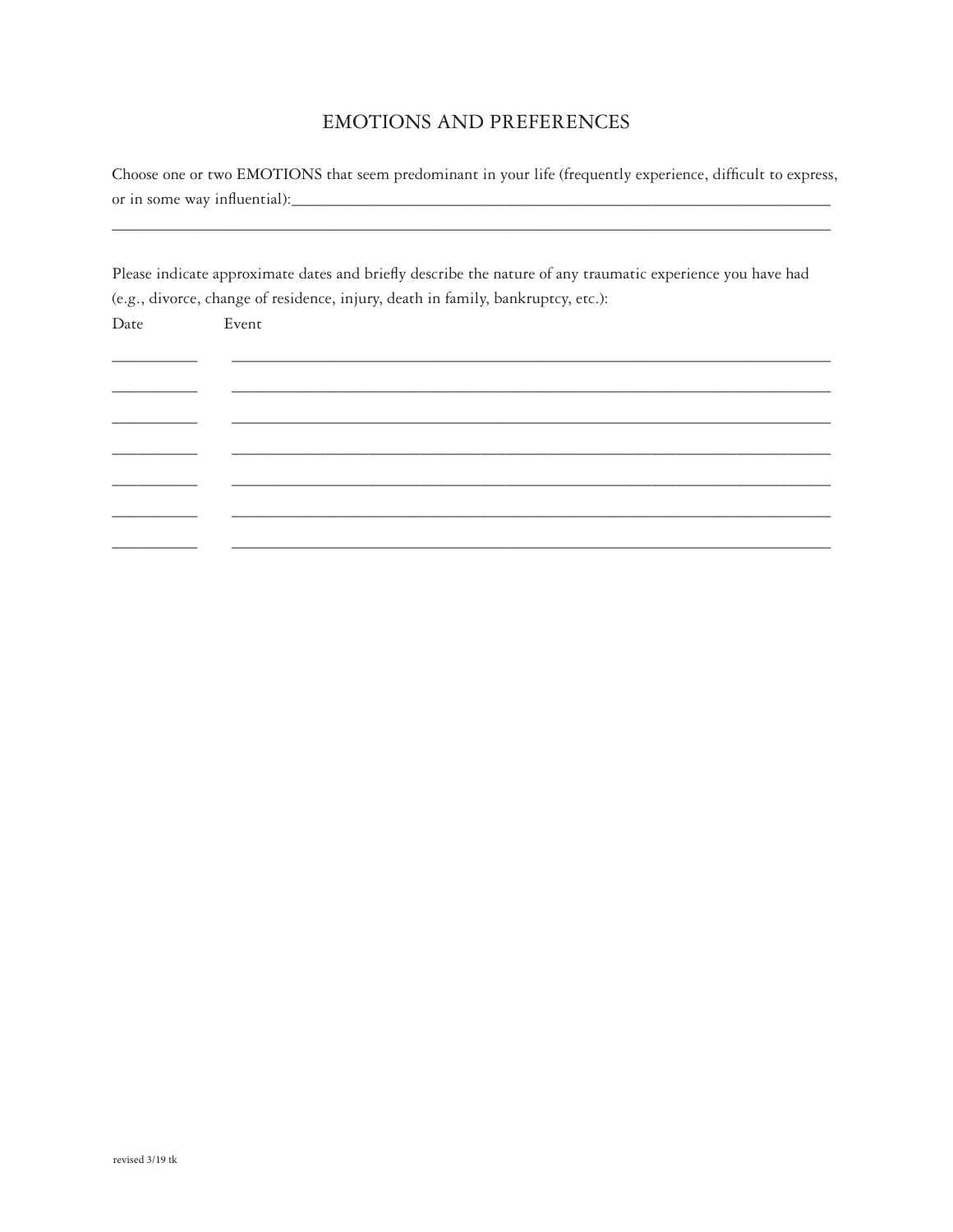# COLORADO MANDATORY DISCLOSURE STATEMENT

SYDNEY COOLEY 801 Florida Suite 12 Durango, CO 81301 • 970-426-8736

#### **Education and Experience**

Sydney Cooley earned her Masters of Oriental Medicine from the East West College of Natural Medicine in Sarasota, Florida in August 2005. The five year program consisted of 2908 hours of education, which includes 834 hours of clinical practice. She was certified as a Diplomat in Acupuncture by the National Certification Commission for Acupuncture and Oriental Medicine (NCCAOM) in December 2005. She has also been certified in Clean Needle Technique.

In addition to acupuncture, Sydney has been trained in herbal therapies, electrical stimulation techniques, ion pumping cord treatment, gua sha, tui na, cupping, auricular acupuncture, ear seeds, and nutritional and lifestyle counseling.

Sydney is a member of the Acupuncture Association of Colorado, the East West College Alumni Association and the American Association of Oriental Medicine. She is a licensed acupuncturist in the state of Colorado. This license has never been revoked.

Sydney complies with the rules and regulations promulgated by the Colorado Department of Health, including the proper cleaning and sterilization of needles and the sanitation of acupuncture offices. Only single-use, disposable, factory-sterilized needles are used.

### **Fee Schedule**

See attached.

### **Patient's Rights**

The patient is entitled to receive information about the methods of therapy, the techniques used, and the duration of therapy, if known.

The patient may seek a second opinion from another healthcare professional or may terminate therapy at any time.

In a professional relationship, sexual intimacy is never appropriate and should be reported to the Director of the Division of Registrations in the Department of Regulatory Agencies.

The practice of acupuncture is regulated by the Director of Registrations Colorado Department of Regulatory Agencies. If you have comments, questions, or complaints, contact the Acupuncturists Registration Office, 1560 Broadway, Suite 1350, Denver, Colorado, 80202, 303-894-7800.

I have read and understand this document.

Patient's or Guardian's Signature \_\_\_\_\_\_\_\_\_\_\_\_\_\_\_\_\_\_\_\_\_\_\_\_\_\_\_\_\_\_\_\_\_\_\_\_\_\_\_\_ Date \_\_\_\_\_\_\_\_\_\_\_\_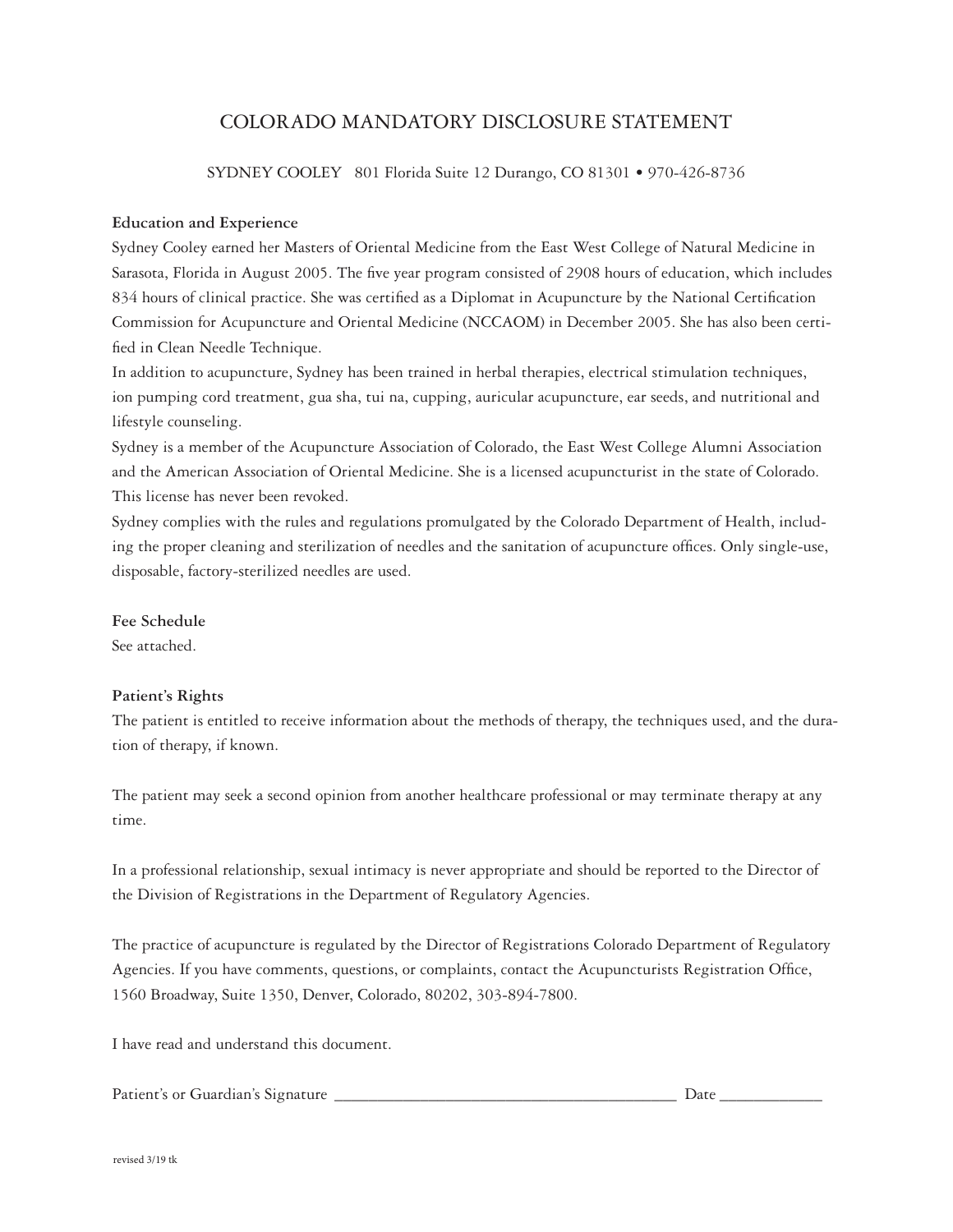# TREATMENT AND ARBITRATION AGREEMENT AS PROVIDED BY STATE CODE OF CIVIL PROCEDURE

With regard to medical care and services provided or to be provided, IT IS AGREED that: The ATTENDING PRACTITIONER will provide services to the patient, to the best of his skill and knowledge which medical care in the light of circumstance, is possible and practical. The Patient Client will cooperate fully with the ATTENDING PRACTITIONER by following the instructions of the ATTENDING PRACTITIONER, by adhering to such treatment plan or course of action as may be set forth. IT IS AGREED that: Because of differences in human constitution and response, it is in no way possible to warrant the outcome of such medical care and service.

It is understood that any dispute as to medical malpractice, that is as to whether any services rendered under this contract were unnecessary or unauthorized or were improperly, negligently or incompetently rendered, will be determined by submission to arbitration as provided by state law, and not by lawsuit or resort to court process except as state law provides for judicial review of arbitration proceedings. Both parties to this contract, by entering into it, are giving up their constitutional personal right to have any such dispute decided in a court of law before a jury, and instead are accepting the use of arbitration.

In the event of any controversy between the Patient Client or a dependent (whether or not a minor) or the heirs-at-law or personal representative of the Patient Client, as the case may be, and the ATTENDING PRACTITIONER (including its agents and employees), involving a claim in tort or contractual, the same shall be submitted to arbitrating. Within fifteen (15) days after the Patient Client or ATTENDING PRAC-TITIONER shall give notice to the order of demanding arbitration of such controversy, the parties to the controversy shall each appoint an arbitrator and give notice of such appointment to the other. Within a reasonable amount of time after such notices have been given, the two arbitrators, so selected, shall select a neutral arbitrator and give notice of the selection thereof to the parties. The arbitrators shall hold a hearing within a reasonable time from the date of notice of selection of neutral arbitrator. All papers or others papers required to be served shall be served by United States mail. Except as provided herein, the arbitration shall be conducted in accordance with and governed by the provisions of Title 9 of the State Code of Civil Procedure. The Patient Client may withdraw from the arbitration portion of this agreement within thirty (30) days from the date of this agreement by notification of his intent to do so to the ATTENDING PRACTITIONER by registered mail.

By our signatures, we consent to this agreement and each acknowledges receipt of a copy thereof. **NOTICE: BY SIGNING THIS CONTRACT YOU ARE AGREEING TO HAVE ANY ISSUE OF MEDICAL MALPRACTICE DECIDED BY NEUTRAL ARBITRATION AND YOU ARE GIVING UP YOUR RIGHT TO A JURY OR COURT TRIAL.**

| Person's Printed Name |
|-----------------------|
|                       |
|                       |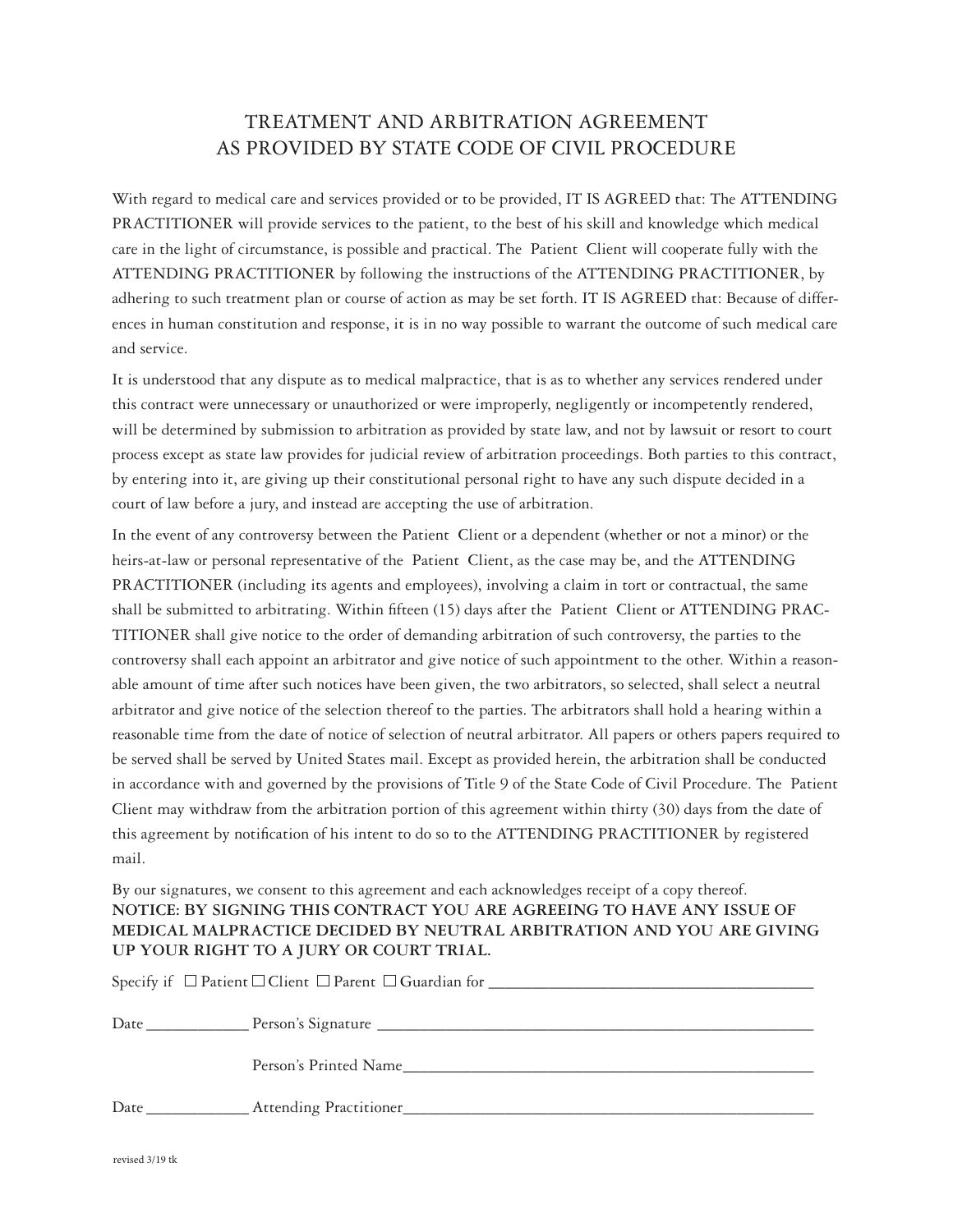## Financial Policy/Fee Schedule

| Initial Exam and Treatment<br>This visit is approximately 1 hour and 30 minutes.<br>A detailed evaluation will be given to form a correct diagnosis then treatment will follow. | \$120                           |
|---------------------------------------------------------------------------------------------------------------------------------------------------------------------------------|---------------------------------|
| Follow-up Acupuncture Visits<br>Please allow approximately 1 hour.                                                                                                              | \$80                            |
| Non-Needle Cold Laser Therapy                                                                                                                                                   | \$45                            |
| Cupping<br>Alone without acupuncture                                                                                                                                            | \$40                            |
| Herbal Consultation                                                                                                                                                             | $$40 + Cost of herbal medicine$ |
| <b>Inquiry Consultation</b><br>For those who want to inquire about my services and whether or not I can help.                                                                   | No Charge                       |

Students and seniors receive a 20% discount. Veterans receive \$55 acupuncture treatments. Some health insurance accepted.

**Note:** For any acupuncture treatment it is recommended to eat something at least 30 minutes prior and to avoid alcohol or caffeine. Acupuncture is a safe method of health care, however some patients may experience bruising occasionally.

All payments are due at time of service.

A 24-hour cancellation notice is requested.

A \$20 fee will be charged for any returned check.

I have read and understand the above Financial Policy and I agree to the terms of this agreement.

\_\_\_\_\_\_\_\_\_\_\_\_\_\_\_\_\_\_\_\_\_\_\_\_\_\_\_\_\_\_\_\_\_\_\_\_\_\_\_\_\_\_\_\_\_\_\_\_\_\_\_ \_\_\_\_\_\_\_\_\_\_\_\_\_\_\_\_\_\_\_\_\_\_\_\_\_

Signature of Patient Date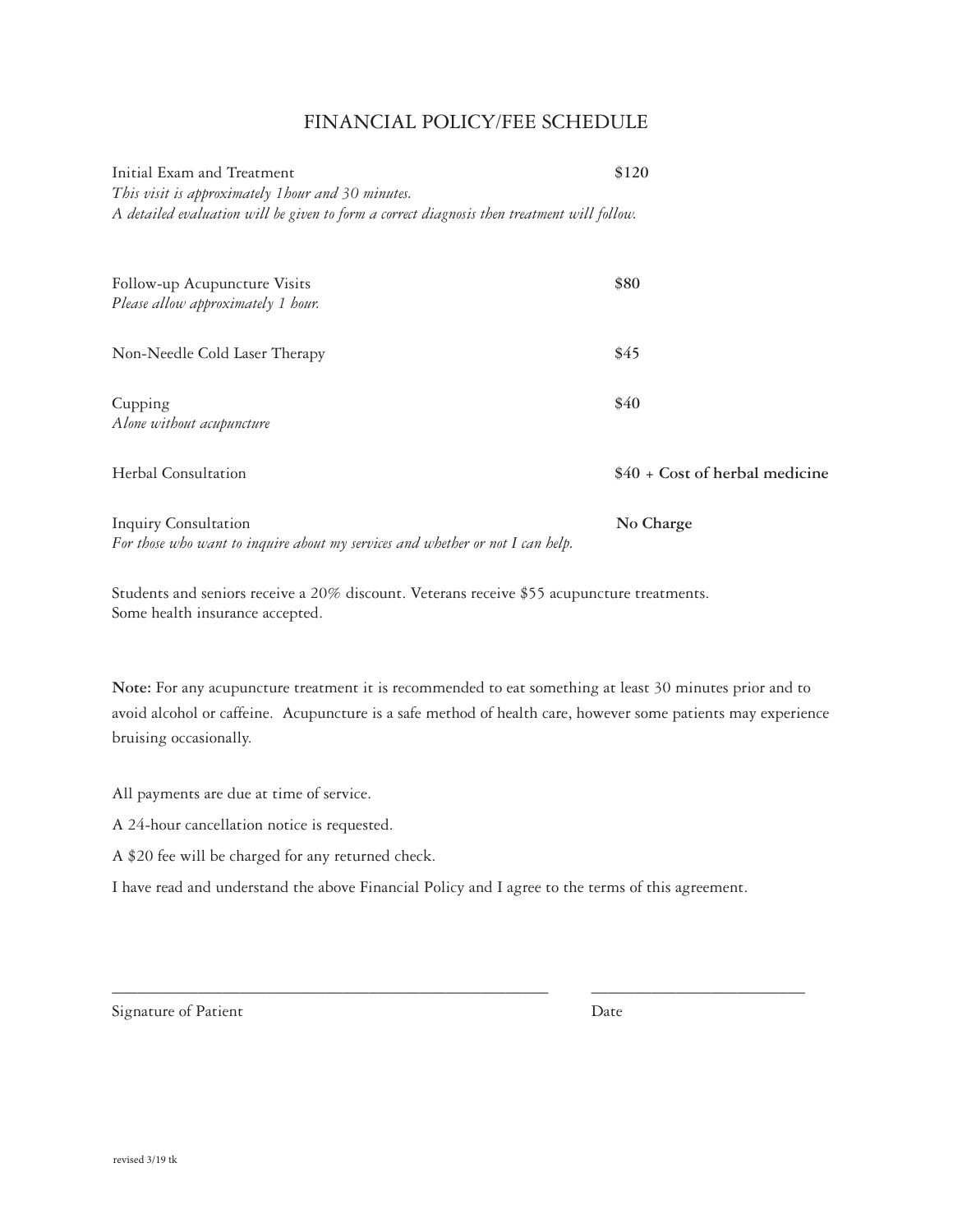# NOTICE OF PRIVACY PRACTICES

## THIS NOTICE DESCRIBES HOW MEDICAL INFORMATION ABOUT YOU MAY BE USED AND DISCLOSED AND HOW YOU CAN GET ACCESS TO THIS INFORMATION. PLEASE REVIEW IT CAREFULLY.

The Health Insurance Portability & Accountability Act of 1996 ("HIPAA") is a federal program that requires that all medical records and other individually identifiable health information used or disclosed by us in any form, whether electronically, on paper, or orally, are kept properly confidential. This Act gives you, the patient, significant new rights to understand and control how your health information is used. "HIPAA" provides penalties for covered entities that misuse personal health information.

As required by "HIPAA", we have prepared this explanation of how we are required to maintain the privacy of your health information and how we may use and disclose your health information.

We may use and disclose your medical records only for each of the following purposes: treatment, payment, and health care operations.

Treatment means providing, coordinating, or managing health care and related services by one or more health care providers. An example of this would include a physical examination.

Payment means such activities as obtaining reimbursement for services, confirming coverage, billing or collection activities, and utilization review. An example of this would be sending a bill for your visit to your insurance company for payment.

Health care operations include the business aspects of running our practice, such as conducting quality assessment and improvement activities, auditing functions, cost-management analysis, and customer service. An example would be an internal quality assessment review.

We may also create distribute de-identifiable information. We may contact you to provide appointment reminders or information about treatment alternatives or health-related benefits and services that may be of interest to you. Any other uses and disclosures will be made only with your written authorization. You may revoke such authorization in writing and we are required to honor and abide by that written request, except to the extent that we have already taken actions relying on your authorization.

You have the following rights with respect to your protected health information, which you can exercise by presenting a written request to the Privacy Office.

The right to request restrictions on certain uses and disclosure of protected health information, including those related to disclosures to family members, other relatives, close personal friends, or any other person identified by you. We are, however, not required to agree to a requested restriction if we do agree to a restriction, we must abide by it unless you agree in writing to remove it.

The right to reasonable requests to receive confidential communications of protected health information from us by alternative means or at alternative locations.

The right to inspect and copy your protected health information.

The right to amend your protected health information.